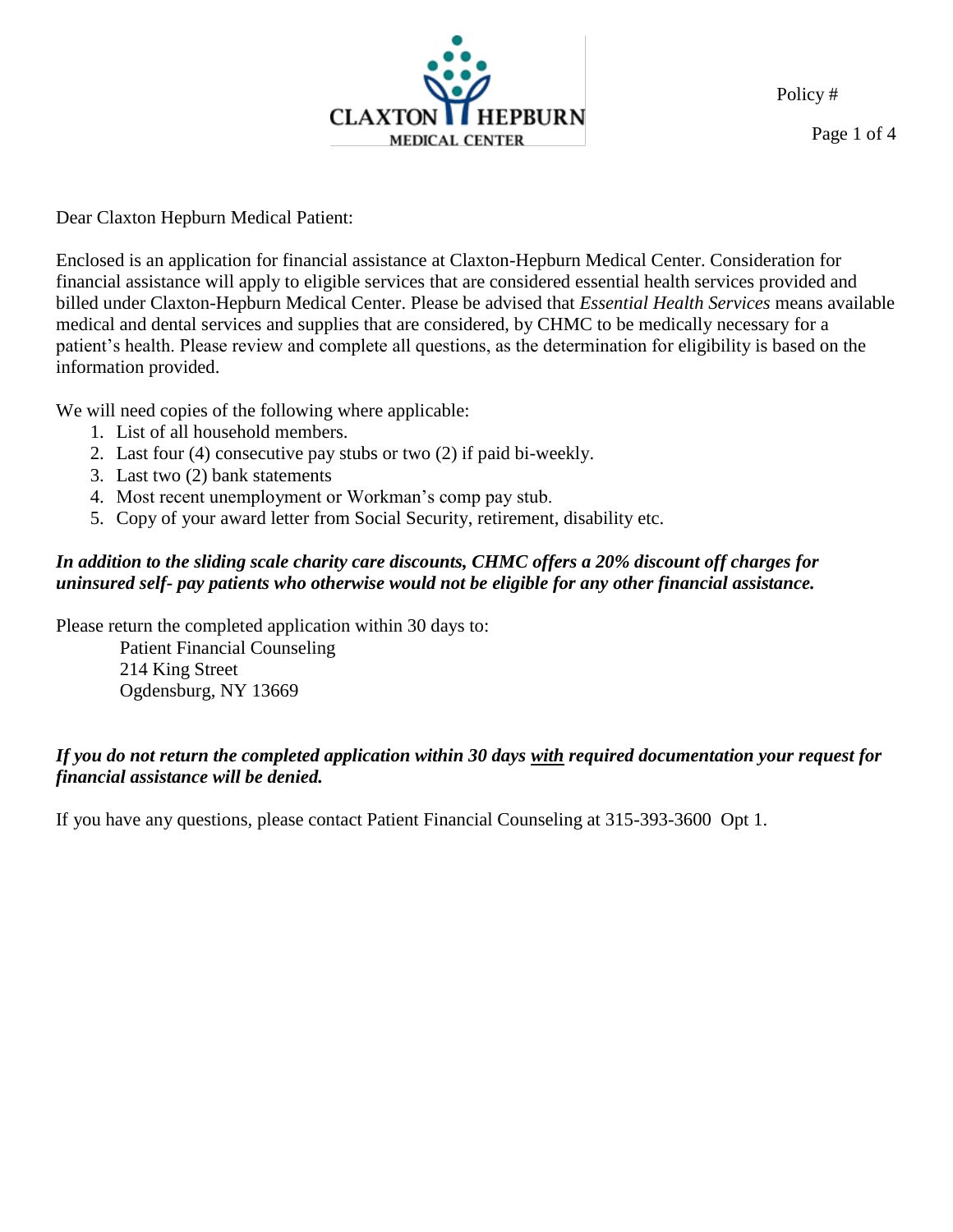

Page 2 of 4

| <b>Please Print</b>    |         |        | <b>Financial Assistance Application</b>                                                                            |                    |                            |  |  |
|------------------------|---------|--------|--------------------------------------------------------------------------------------------------------------------|--------------------|----------------------------|--|--|
|                        |         |        |                                                                                                                    |                    |                            |  |  |
|                        |         |        | Address: __________________________City ________________________State ________Zip Code_____________                |                    |                            |  |  |
|                        |         |        |                                                                                                                    |                    |                            |  |  |
|                        |         |        | <b>Household Information</b><br>(Please include everyone residing in the household including the applying patient) |                    |                            |  |  |
| Name                   |         |        | <b>Example 18 Date of Birth Relationship to Patient</b>                                                            |                    |                            |  |  |
|                        |         |        |                                                                                                                    |                    |                            |  |  |
|                        |         |        | <b>Income</b><br>(Please enter income under appropriate source and enter monthly or dollar amount.)                |                    |                            |  |  |
|                        | Patient | Spouse | Parents (if patient is a child)                                                                                    | Monthly Inc        | Annual Inc                 |  |  |
| Wages                  |         |        |                                                                                                                    | $\pmb{\mathbb{S}}$ | $\boldsymbol{\mathsf{S}}$  |  |  |
| <b>Social Security</b> |         |        |                                                                                                                    | $\pmb{\mathbb{S}}$ | $\boldsymbol{\mathsf{\$}}$ |  |  |
| Pension                |         |        |                                                                                                                    | $\mathbf{\$\}$     | $\mathbf{\$\}$             |  |  |
| Disability             |         |        |                                                                                                                    | $\pmb{\mathbb{S}}$ | $\mathbf{\$\}$             |  |  |
| Unemployment           |         |        |                                                                                                                    | $\pmb{\mathbb{S}}$ | $\boldsymbol{\mathsf{\$}}$ |  |  |
| <b>Workers Comp</b>    |         |        |                                                                                                                    | $\pmb{\mathbb{S}}$ | $\boldsymbol{\mathsf{\$}}$ |  |  |
| <b>VA</b> Benefits     |         |        |                                                                                                                    | $\pmb{\mathbb{S}}$ | $\mathbf{\$\}$             |  |  |
| <b>Child Support</b>   |         |        |                                                                                                                    | $\pmb{\mathbb{S}}$ | $\boldsymbol{\mathsf{S}}$  |  |  |
| Alimony                |         |        |                                                                                                                    | $\pmb{\mathbb{S}}$ | $\boldsymbol{\mathsf{S}}$  |  |  |
| Rental Income          |         |        |                                                                                                                    | $\pmb{\mathbb{S}}$ | $\boldsymbol{\mathsf{\$}}$ |  |  |
| Interest<br>Dividends  |         |        |                                                                                                                    | $\pmb{\mathbb{S}}$ | $\frac{1}{2}$              |  |  |
| Other Income           |         |        |                                                                                                                    | \$                 | $\mathbf{\$\}$             |  |  |

**I certify that the above information is true and accurate to the best of my knowledge.**

**Signature \_\_\_\_\_\_\_\_\_\_\_\_\_\_\_\_\_\_\_\_\_\_\_\_\_\_\_\_\_\_\_\_\_\_\_\_\_ Date\_\_\_\_\_\_\_\_\_\_\_\_\_\_\_\_\_\_\_\_\_\_\_\_\_\_\_\_\_\_**

Upon submitting a completed application, you may disregard any bills until you receive notification of a determination of your application. The applicant will have ninety (90) days from the date of the first statement to request an application And thirty (30) days to submit the completed application. A decision regarding the application will be made within thirty (30) Working days. Applicants will be notified by letter of the decision. Applicants may request a review of denial or partial denial within thirty (30) days from the denial notice. Applicants wishing to appeal the denial may do so by requesting so in writing with additional documentation or any financial or personal situation that they would like taken into consideration.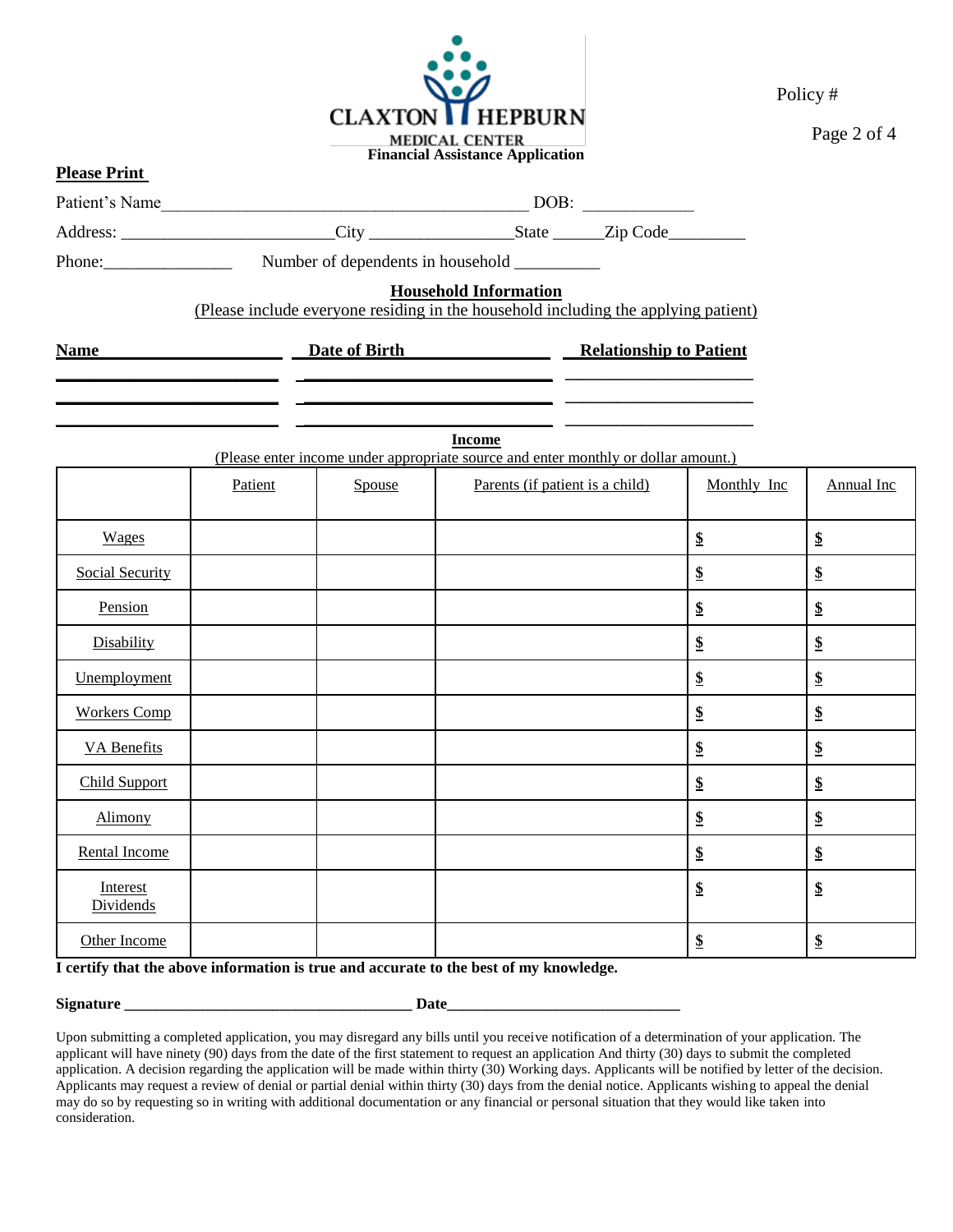

Page 3 of 4

# **SELF ATTESTATION OF INCOME**

This form should be used by patients who have no other type of documentation to verify their Income.

#### **Please Print**

| <b>I AM SELF EMPLOYED</b>                     | I GET PAID IN CASH AND DO NOT RECEIVE A PAY STUB |                                                                                                                                                                            |  |  |  |
|-----------------------------------------------|--------------------------------------------------|----------------------------------------------------------------------------------------------------------------------------------------------------------------------------|--|--|--|
| Please indicate your gross monthly income: \$ |                                                  |                                                                                                                                                                            |  |  |  |
|                                               |                                                  | I certify that I have no other way to document the above income. I affirm that the<br>income information provided is true, complete and correct to the best of my ability. |  |  |  |

Signature: \_\_\_\_\_\_\_\_\_\_\_\_\_\_\_\_\_\_\_\_\_\_\_\_\_\_\_\_\_\_\_\_\_\_\_\_\_\_\_\_\_\_\_\_\_ Date: \_\_\_\_\_\_\_\_\_\_\_\_\_\_\_\_